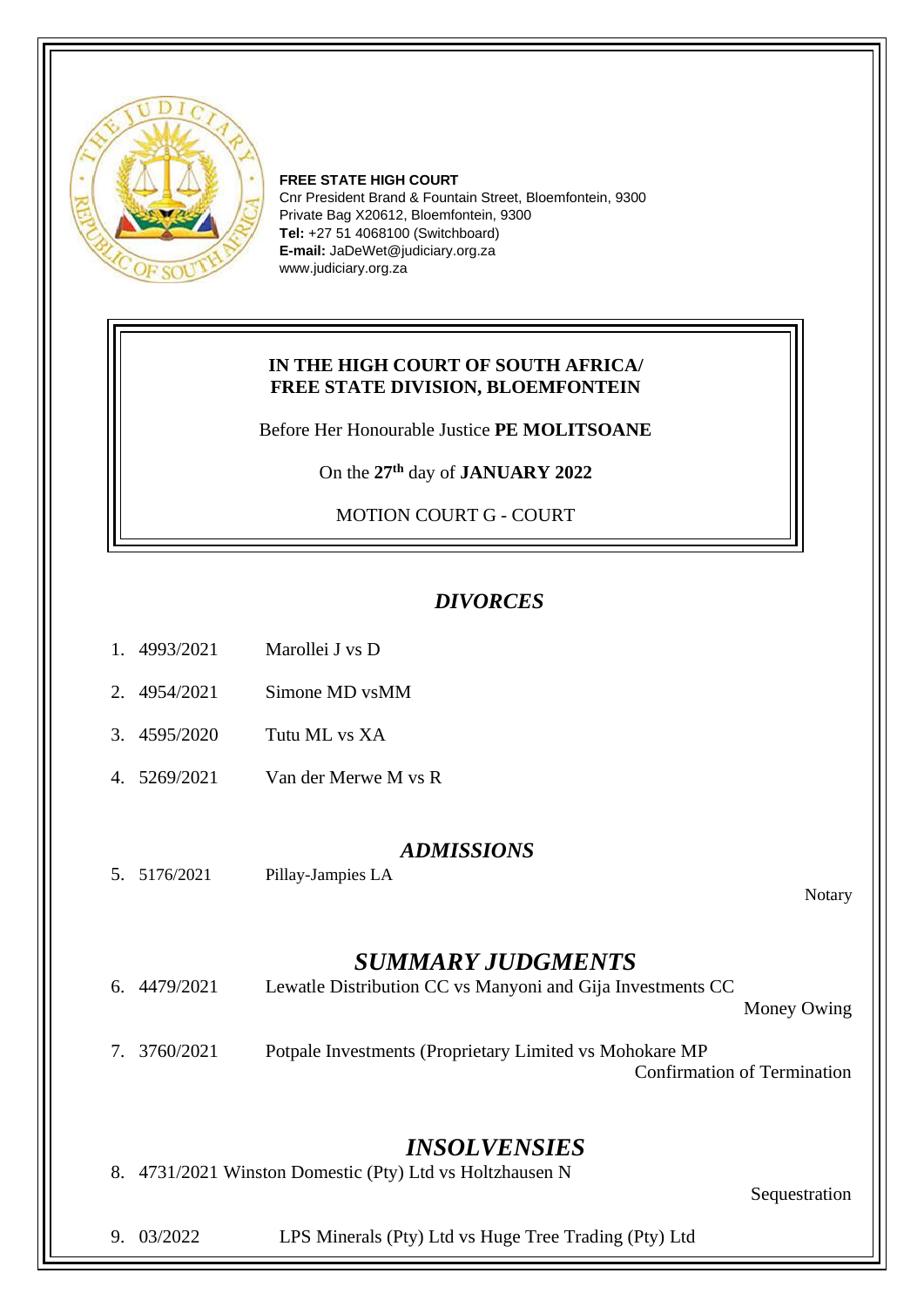|                  | Liquidation                                                                                                                                           |
|------------------|-------------------------------------------------------------------------------------------------------------------------------------------------------|
| 10.19/2022       | EQSS Training Solutions (Pty) Ltd vs Equilibrium Safety Solutions (Pty) Ltd                                                                           |
| 11.5420/2021     | Scip Engineering Group(Pty) Ltd vs GTM Abattoirs (Pty) Ltd<br>Winding Up                                                                              |
| 12. 5459/2021    | UNOPPOSED APPLICATIONS<br>Lubbe EG vs Rent A Car Division of Barlow World South Africa (Pty) Ltd<br>& 1 Other<br>Interdict                            |
| 13.<br>5591/2021 | Bridge Taxi Finance No 02 (Pty) Ltd vs Motaung LL<br>Interim Interdict                                                                                |
| 14.4652/2021     | Dayile PE vs Minister of Police $& 1$ Other<br>Interdict                                                                                              |
| 15.4056/2019     | Mthimkulu SM obo Thabede LP vs MEC for Health Free State Province & 1<br>Other<br><b>Declatory Order</b>                                              |
| 16.5702/2021     | Witkoppen Landowners Association vs Kruger E<br>To Compel                                                                                             |
| 17.5052/2019     | Investment Lerekat (Pty) Ltd vs Morobane MA<br>$\!\!\!\zeta\,\zeta\!\!\!\zeta\!\!\!\zeta$                                                             |
| 18.1099/2020     | Varymix Nineteen (Pty) Ltd t/a Domani Builders vs Baruk Property Group<br>(Pty) Ltd $& 1$ Other<br>66                                                 |
| 19.4426/2020     | Ixogystix (Pty) Ltd vs MEC for Health for the Free State & 1 Other<br>66                                                                              |
| 20.1339/2021     | Shava N & 4 Others vs Moray 505 Farming CC & 3 Others<br>$\!\!\!\zeta\,\zeta\!\!\!\zeta\!\!\!\zeta$                                                   |
| 21.1675/2021     | South African Securitisation Programme (RF) Ltd vs Octa Engineering<br>Kroonstad (Pty) Ltd $& 2$ Others<br>$\!\!\!\zeta\,\zeta\!\!\!\zeta\!\!\!\zeta$ |
| 22.1408/2020     | Nedbank Limited vs Malang TD<br>Settlement Agreement                                                                                                  |
| 23.4587/2020     | Carospan (Pty) Ltd t/a Nashua Bloemfontein vsCoenoe 82 CC & 2 Others<br>$\mbox{\bf G}$                                                                |
| 24.1874/2021     | Kruger Venter Attorneys vs Nomano Trading CC & 1 Other<br>$\textsf{G}\,\textsf{G}$                                                                    |
| 25.2873/2021     | Firstrand Bank Limited trading inter alia as FNB Home Loans & Macala KA                                                                               |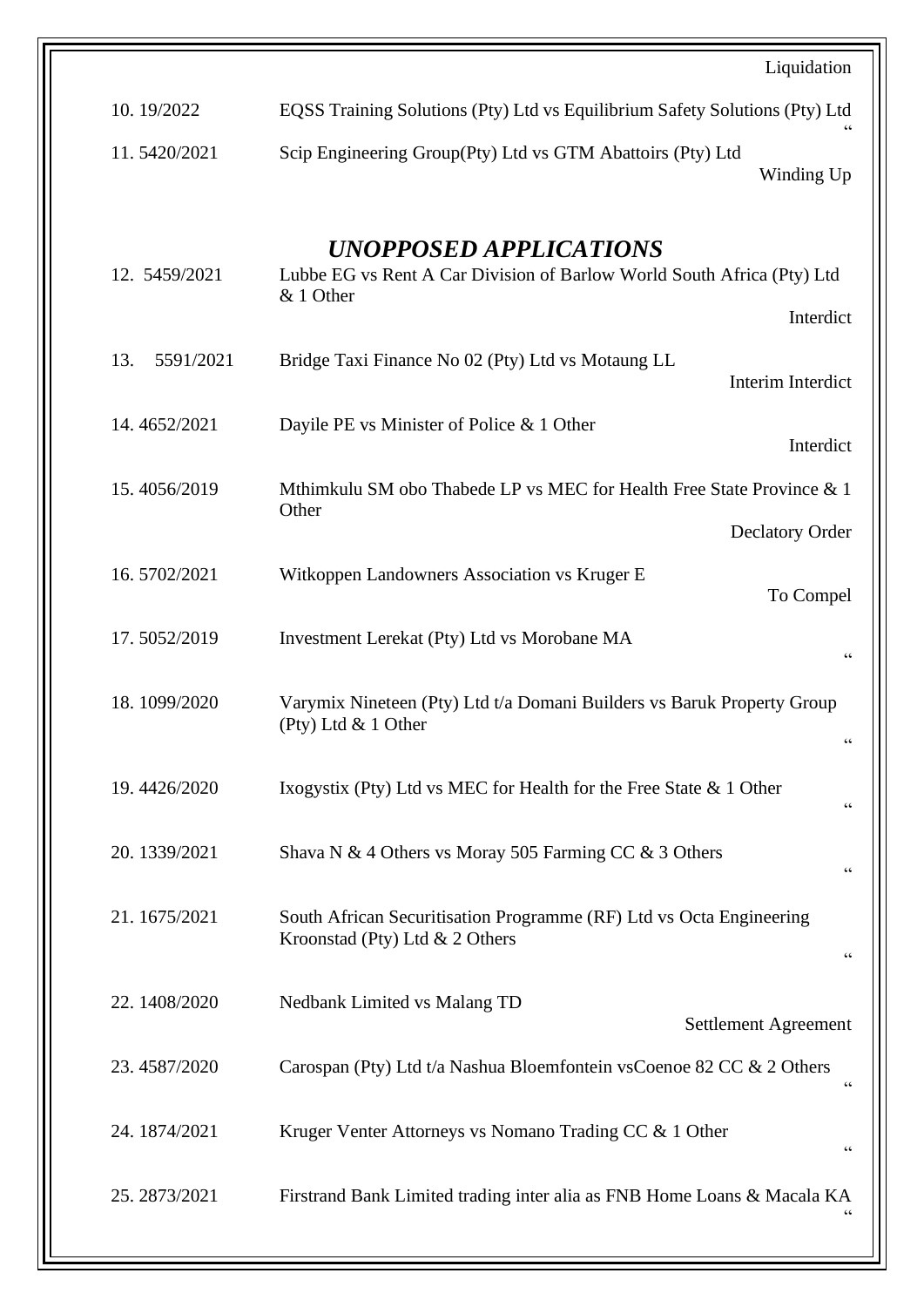| 26.3088/2021           | Osho Agri Investment (Pty) Ltd vs Dihlabeng Municipality & 1 Other<br><b>Condonation Application</b>                  |
|------------------------|-----------------------------------------------------------------------------------------------------------------------|
| 27.5846/2021           | Viviers R vs Master of the Free State High Court & 1 Other<br><b>Declaratory Order</b>                                |
| 28.428/2020            | Standard Bank of South Africa Limited vs Rothmann HS & 5 Others<br>Joinder Application                                |
| 29.5880/2021           | Khoele PG vs The Medical Superintendent of Ladybrand Provincial Hospital                                              |
| & 1 Other              | <b>Request for Medical Records</b>                                                                                    |
| 30.3248/2019           | Rust JM obo Morobi TM vs RAF<br>To Strike Off the Defence                                                             |
| 31.4159/2019           | Machabe LB vs Shabalala & 1 Other<br><b>Substituted Order</b>                                                         |
| 32.5126/2021           | On the Ball Sports Management (Pty) Ltd vs K 2014144056 (South Africa)<br>(Pty) Ltd & 1 Other                         |
|                        | Payment to be Made                                                                                                    |
| 33.3088/2020<br>Others | MEC for Department of Human Settlements Free State vs Tsotetsi & 13                                                   |
|                        | Eviction                                                                                                              |
| 34.4919/2021           | Grove L vs Terblans S & 3 Others<br>$\zeta$ $\zeta$                                                                   |
| 35.5046/2021           | Nusun Developments (Pty) Ltd vs Pongola D $& 2$ Others<br>$\mbox{\bf G}$                                              |
| 36.1317/2021           | Standard Bank of SA Limited vs Weydeman SJ<br><b>Substituted Service</b>                                              |
| 37.4981/2021           | Boje SEM vs Boje A<br><b>Matrimonial Property</b>                                                                     |
|                        |                                                                                                                       |
| 38.3228/2020           | <b>DEFAULT JUDGMENTS</b><br>Scribante Construction (EC) (Pty) Ltd vs Dhladhla<br><b>Declaring Property Executable</b> |
| 39.3465/2020           | Absa Bank Limited vs Dyanti P & 1 Other<br>66                                                                         |
| 40.3466/2020           | Absa Bank Limited vs Strauss DJ<br>66                                                                                 |
| 41.4054/2020           | Nedbank Limited vs Nthute TC<br>66                                                                                    |
| 42.4245/2020           | Changing Tides 17 (Pty) Ltd N.O. vs Van Rensburg NS & 1 Other<br>66                                                   |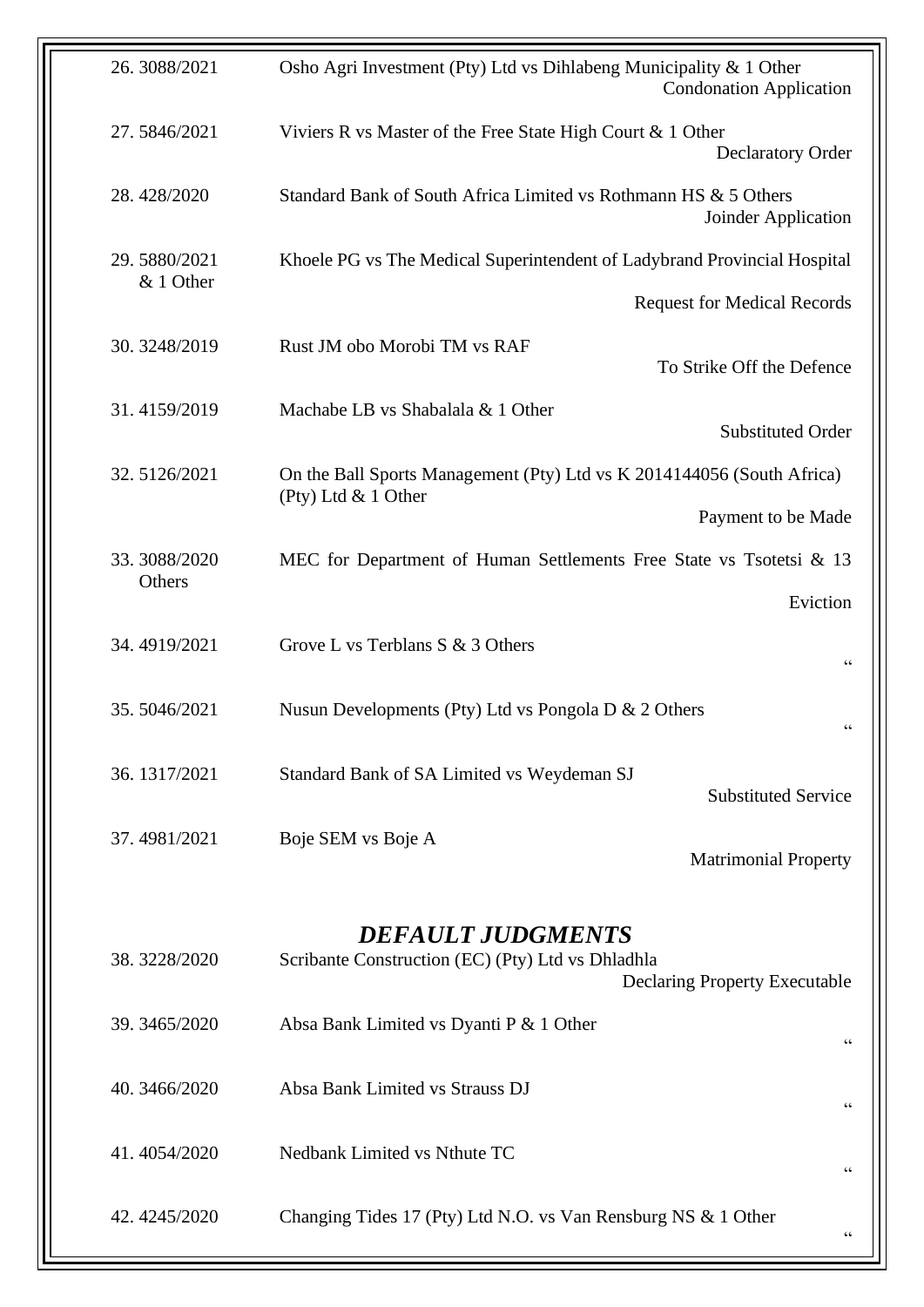| 43.4348/2020                 | Absa Bank Limited vs Nkhata CT & 1 Other<br><b>Declaring Property Executable</b>     |  |  |
|------------------------------|--------------------------------------------------------------------------------------|--|--|
| 44.4838/2020                 | Nedbank Limited vs Zapi K & 1 Other<br>$\zeta$ $\zeta$                               |  |  |
| 45.2585/2021                 | Phatela B vs JL                                                                      |  |  |
| 46.2956/2021                 | Changing Tides 17 (Pty) Ltd N.O. vs Lesolang IA<br>$\zeta \zeta$                     |  |  |
| 47.3207/2021                 | Absa Bank Limited vs Radebe MJ<br>$\zeta$ $\zeta$                                    |  |  |
| 48.3852/2021                 | SB Guarantee Company (RF) (Pty) Ltd vs Janse van Rensburg LA<br>66                   |  |  |
| 49.3907/2021                 | Nedbank Limited vs Zweni NM & 1 Other<br>66                                          |  |  |
| 50.3987/2021                 | Absa Bank Limited vs Jacobs W & 1 Other                                              |  |  |
| 51.231/2021                  | Absa Bank Limited vs Mabusela KP<br>66                                               |  |  |
| 52.238/2021                  | Firstrand Bank Limited vs Taute JH & 1 Other<br><b>Declaring Property Executable</b> |  |  |
| 53.4745/2021                 | Nedbank Limited vs Xobisi AS<br>66                                                   |  |  |
| 54.4891/2021                 | Nedbank Limited vs Bekker MH & 1 Other<br>66                                         |  |  |
| 55.5101/2021                 | Standard Bank of SA Limited vs Khabele MS                                            |  |  |
| 56.5117/2021                 | Standard Bank of SA Limited vs Choane SV<br>66                                       |  |  |
| <b>EG COOPER MAJIEDT INC</b> |                                                                                      |  |  |
| 57.5324/2021                 | Gattis Ice Cream (Pty) Ltd vs CH Wholesalers (Pty) Ltd<br>Money Owing                |  |  |
| 58.4767/2021                 | Absa Bank Limited vs De Bruyn JC<br><b>Cancellation of Agreement</b>                 |  |  |
| 59.5610/2021                 | Absa Bank Limited vs Turbo Tech Trading & 2 Others<br>66                             |  |  |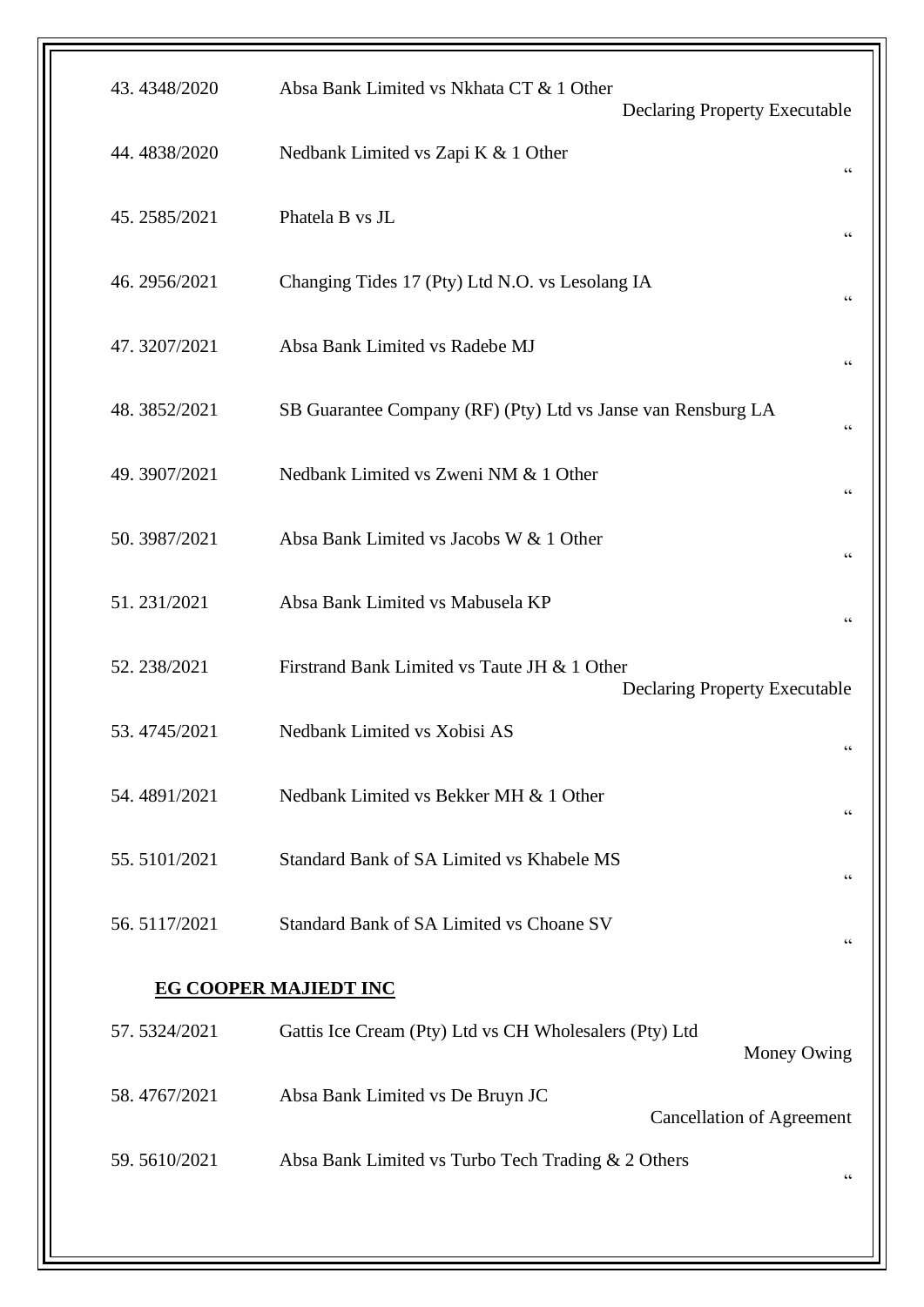| 60.5612/2021   | Absa Bank Limited vs Kotsi A                                                | <b>Cancellation of Agreement</b> |
|----------------|-----------------------------------------------------------------------------|----------------------------------|
|                | <b>GOUS VERTUE &amp; ASSOCIATES</b>                                         |                                  |
| 61.4730/2021   | Business Suites Free State (Pty) Ltd vs 2030 Lifestyle (Pty) Ltd & 2 Others | Money Owing                      |
|                | <b>HILL, MCHARDY &amp; HERBST INC</b>                                       |                                  |
| 62.5759/2021   | Bridge Taxi Finance NO 02 (Pty) Ltd vs Mokoena S                            | <b>Cancellation of Agreement</b> |
|                | <b>MAKUBALO ATTORNEYS</b>                                                   |                                  |
| 63.4953/2021   | Cebekhule Financial Service CC vs The Hollard Insurance Company Limited     | Money Owing                      |
|                | <b>MCINTYRE VAN DER POST</b>                                                |                                  |
| 64.5151/2019   | Nedbank Limited (Of Which MFC is a Division) vs Lichakane TD                | Money Owing                      |
| 65.5473/2019   | Nedbank Limited (Of Which MFC is a Division) vs Smith E                     | 66                               |
| 66.2639/2020   | Nedbank Limited (Of Which MFC is a Division) vs Sejane TS                   | 66                               |
| 67.3180/2021   | Nedbank Limited vs Corpolo Lodge Conference and Tours CC                    | $\zeta$ $\zeta$                  |
| 68.4532/2021   | Nedbank Limited vs De Villiers MS                                           | 66                               |
| 69.4776/2021   | Nedbank Limited vs Ramaleka                                                 | Money Owing                      |
| 70.4779/2021   | Nedbank Limited vs Smit WA                                                  | 66                               |
| 71.4976/2021 N | edbank Limited vs Shabangu SD                                               | 66                               |
| 72.4977/2021   | Nedbank Limited vs Skalk KZ                                                 | 66                               |
| 73.4978/2021   | Nedbank Limited vs Banda RN                                                 | $\zeta\,\zeta$                   |
| 74.4750/2021   | Nedbank Limited vs Plaatjies W                                              | <b>Cancellation of Agreement</b> |
| 75.4752/2021   | Nedbank Limited vs Mohokare NP                                              | 66                               |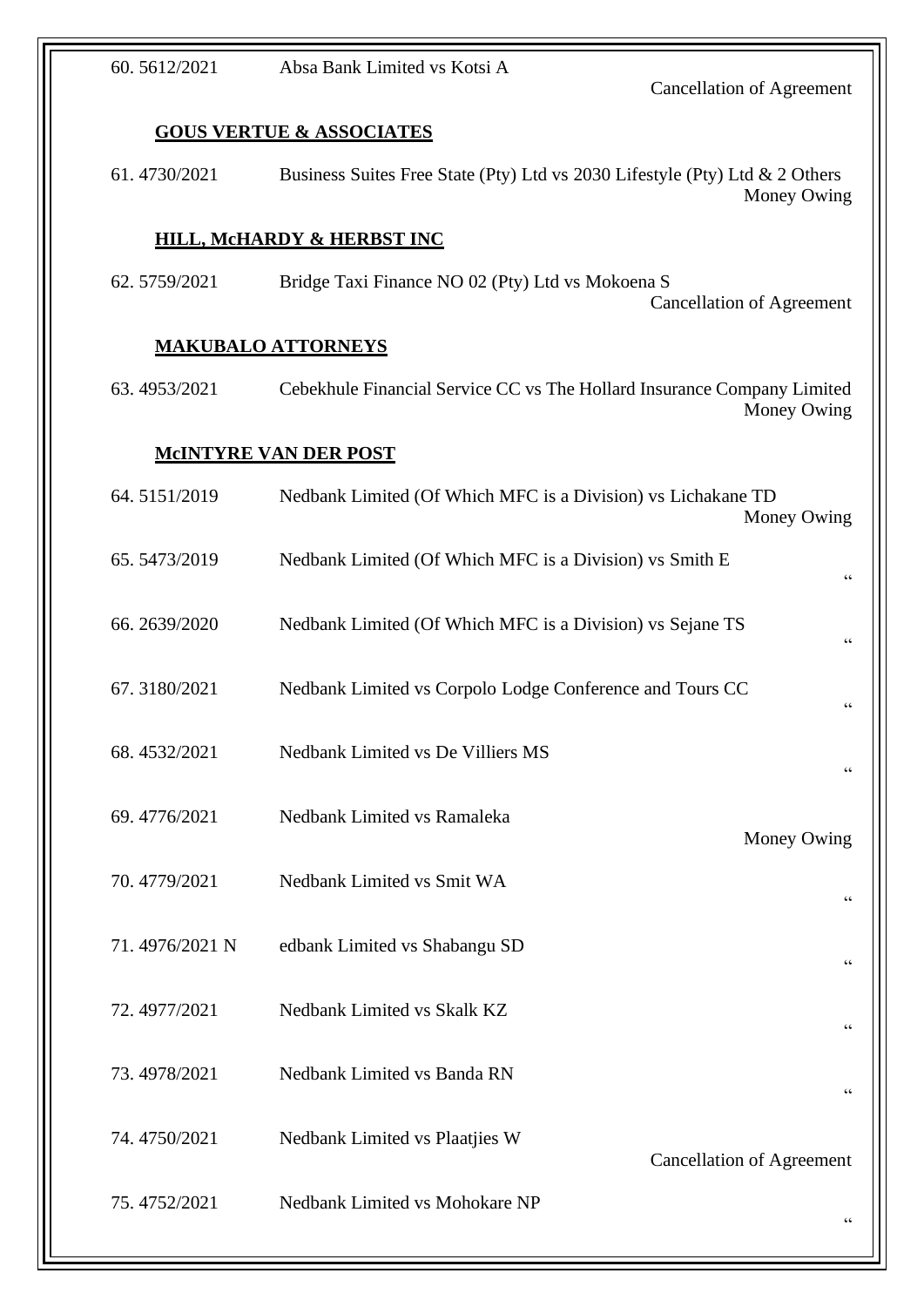| 76.4979/2021            | Nedbank Limited vs Moletsane MJ                                                                             | <b>Cancellation of Agreement</b> |  |
|-------------------------|-------------------------------------------------------------------------------------------------------------|----------------------------------|--|
| 77.5144/2021            | Nedbank Limited vs Tshabalala SA                                                                            | 66                               |  |
| 78.5160/2021            | Nedbank Limited vs Kilian JNG                                                                               | 66                               |  |
| 79.5161/2021            | Nedbank Limited vs Ntabele TP                                                                               | $\zeta \zeta$                    |  |
| 80.5020/2021            | Nedbank Limited vs Moloi T                                                                                  | <b>Return of Goods</b>           |  |
|                         | <b>NOORDMANS ATTORNEYS</b>                                                                                  |                                  |  |
| 81.510/2018             | First National Bank, A Division of First Rand Bank Limited vs Waldtri CC<br>t/a "Phakusa Kwikfit" & 1 Other | Money Owing                      |  |
|                         | PIETER SKEIN ATTORNEYS                                                                                      |                                  |  |
| 82.1629/2021            | Absa Bank Limited vs Du Plessis BD                                                                          | Money Owing                      |  |
|                         | <b>PHATSHOANE HENNEY INC</b>                                                                                |                                  |  |
| 83.3777/2021            | Standard Bank of South Africa Limited vs Retail at Riebeeckstad (Pty) Ltd &<br>2 Others                     |                                  |  |
| 84.4971/2021            | Nedbank Limited vs Becko Investments (Pty) Ltd & 7 Others                                                   | Money Owing<br>Money Owing       |  |
| 85.5061/2021            | Jacobs R vs Heymans MC                                                                                      | 66                               |  |
| 86.5158/2021            | Nutrico SA (Pty) Ltd vs Van Niekerk A & 1 Other                                                             | $\mbox{\bf G}$                   |  |
| <b>STRAUSS DALY INC</b> |                                                                                                             |                                  |  |
| 87.5371/2021            | Standard Bank of SA Limited vs Nhlapo D                                                                     | <b>Cancellation of Agreement</b> |  |
| 88.5189/2021            | Absa Bank Limited vs Lourens BH                                                                             | Termination of Agreement         |  |
| 89.5317/2021            | Absa Bank Limited vs Motsepe RJ                                                                             | 66                               |  |
|                         |                                                                                                             |                                  |  |